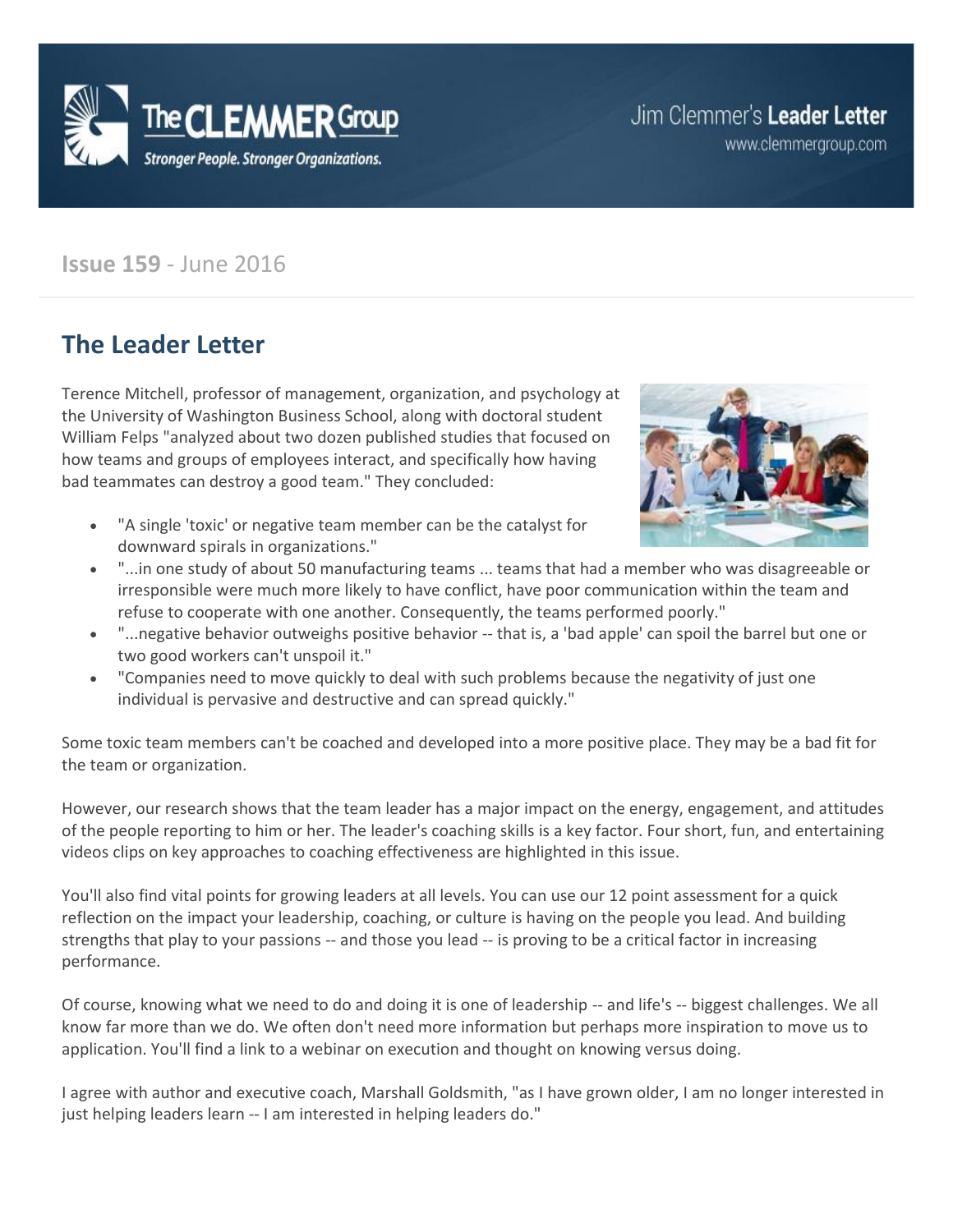# **Growing Leaders at All Levels Even More Critical Today**

A central theme in *[Growing the Distance: Timeless Principles for Personal,](http://www.clemmergroup.com/services/leadership-books/growing-distance/?aid=gtd2&anum=1)  [Career, and Family Success](http://www.clemmergroup.com/services/leadership-books/growing-distance/?aid=gtd2&anum=1),* is dealing with change through continuous growth and development. As we've been revising our **[workshops](http://www.clemmergroup.com/services/custom-keynotes-workshops/)** -- especially our core program, *Leading @ the Speed of Change*, that theme is resonating even stronger.

We all need to be leaders regardless of our formal title or role:



- There are two kinds of organizations in today's world: those that are changing and those that are going out of business. There are also two kinds of people: those who are changing and those who are setting themselves up to be victims of change.
- If the rate of external change exceeds our rate of internal growth, we're eventually going to be changed. Learning and personal growth are at the heart of an organization's or individual's ability to adapt to a rapidly changing environment.
- Leadership is a verb, not a noun. Leadership is action, not a position. Leadership is defined by what we do, not the role we're in. Leadership development is ultimately personal development.
- Today's tools have changed and our society is organized differently. But the human habits and characteristics that determine our success with today's tools and society haven't changed. The human elements guiding our behavior are consistent. Leadership principles are timeless.
- There are no leadership formulas. Leadership is a journey of personal discovery and learning. While we can pick up valuable travel tips from others who've been down their own personal pathways, we can only blaze our own pathways to peak performance.

Click on *[Growing the Distance](http://www.clemmergroup.com/services/leadership-books/growing-distance/?aid=gtd2&anum=1)* if you'd like to learn how this title grew, read the Introduction and Chapter One, and learn more about our current offer of a special discounted rate with free shipping.

Every organization is ultimately only as good as its people. Today, more than ever, organizations look to everyone, at all levels, to think and act like leaders. The key is to first create inner self-leadership, which ultimately will determine how people perform in their roles and help move the organization forward.

Grow for it!

## **Use Our 12 Point Assessment of Leadership, Coaching, and Culture**

A few months ago I delivered a webinar on **[Essential Building Blocks for Leadership, Coaching, and Culture](http://www.clemmergroup.com/webinars/key-elements-of-leadership-coaching-and-culture-development/)  [Development](http://www.clemmergroup.com/webinars/key-elements-of-leadership-coaching-and-culture-development/)** (click on the title if you want to view it now). The 45 minute webinar (plus 15 minutes of Q & A) was divided into three main sections:

- 1. Foundational and time tested frameworks used for years in hundreds of **[keynotes & workshops](http://www.clemmergroup.com/services/custom-keynotes-workshops/)**,
- 2. New research and approaches to elevating leadership and coaching strengths (covered in greater depth in my recent webinar on *[Ground](http://www.clemmergroup.com/events/coaching-skills-strengthening-leadership/)  [Breaking New Approaches to Leadership and Coaching](http://www.clemmergroup.com/events/coaching-skills-strengthening-leadership/)  [Development](http://www.clemmergroup.com/events/coaching-skills-strengthening-leadership/)*), and

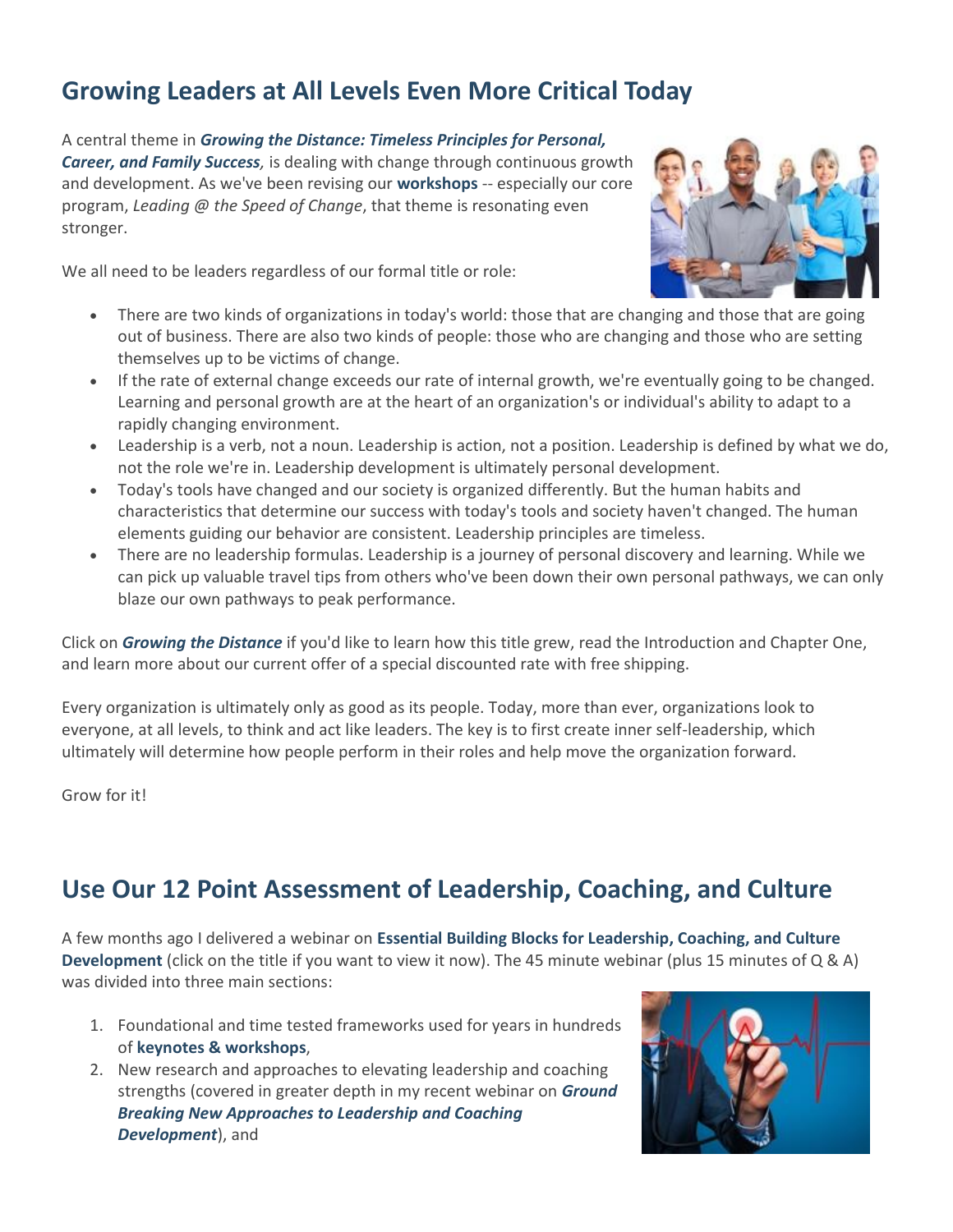3. Strengthening people and process with culture and organization development (covered in greater depth in my webinar on *[Executive Team Building and Culture Development](http://www.clemmergroup.com/webinars/executive-team-building-culture-development)*).

Our **[Essential Building Blocks webinar](http://www.clemmergroup.com/webinars/key-elements-of-leadership-coaching-and-culture-development/)** is a broad overview of my 40 years of study and writing **[books](http://www.clemmer.net/books)**, delivering **[keynotes & workshops](http://www.clemmergroup.com/services/custom-keynotes-workshops/)**, and facilitating **[leadership team retreats](http://www.clemmergroup.com/services/leadership-team-retreats/)** condensed into 45 minutes.

We developed a 12 point self-assessment across these three key areas. Many webinar participants completed the survey. Here are a few results and my observations:

- Building a "leaderful" organization with everyone highly energized and engaged is a big challenge. Just over 10% of participants scored a 5 out of 5 and only an additional 20% rated their organizations a 4.
- Less than a quarter of participants felt they were doing a good or great job of balancing the discipline of systems/processes, with technology and technical expertise, on a base of people leadership.
- Few organizations were using an evidence-based methodology to help leaders identify and magnify their strengths rather than focus on their weaknesses.
- Only 20% had a process for building exceptional leadership and coaching skills. That likely explains why most responded somewhat, not much, or not at all to whether their team/organization was proactively changing so they wouldn't be changed.
- 60% felt their culture was blocking rather than boosting change and improvement efforts. The roots of this problem are likely found in similar numbers reporting that their leadership and culture efforts were partial and piecemeal rather than integrated and aligned. And this was further reinforced by a failure to strongly link leadership behaviors to vision, values, and purpose/mission.
- There are lots of **[moose-on-the-table](http://www.clemmergroup.com/articles/authentic-communication-dealing-moose-table/)** in these organizations. Barely a quarter of respondents reported a culture of courageous conversations to raise issues before they stifle performance.

How's your team or organization doing? Click on **Assess [Your Leadership, Coaching, and Culture Status](http://www.clemmergroup.com/online-quizzes/assess-leadership-coaching-culture/)** to find out.

# **The Coaching Games: Four Short Videos on Key Coaching Concepts**

Research from our database of 250,000 multi-rater feedback surveys shows huge differences in results produced by leaders rated as having the highest coaching skills. These include 8 times higher levels of employee engagement, over 3 times more willingness to "go the extra mile," half as many team members thinking about quitting, and dramatically higher levels of customer service.



Getting into the Olympic spirit, Zenger Folkman has just released four short videos. Each one humorously illustrates a key coaching concept. Click on the video title to watch each three minute clip:

**[High Dive for Meaning](http://zengerfolkman.com/video-diving-for-meaning/)** – when dealing with a performance issue, effective coaches go beyond just the facts, past meaning and emotion, to see the bigger picture and patterns, that spring from underlying beliefs and assumptions.

**[Across the Leadership Continuum](http://zengerfolkman.com/video-balancing-across-the-continuum/)** – many leaders are highly directive or take a hands-off and non-directive approach. Both can cause problems. The best coaches balance in the collaborative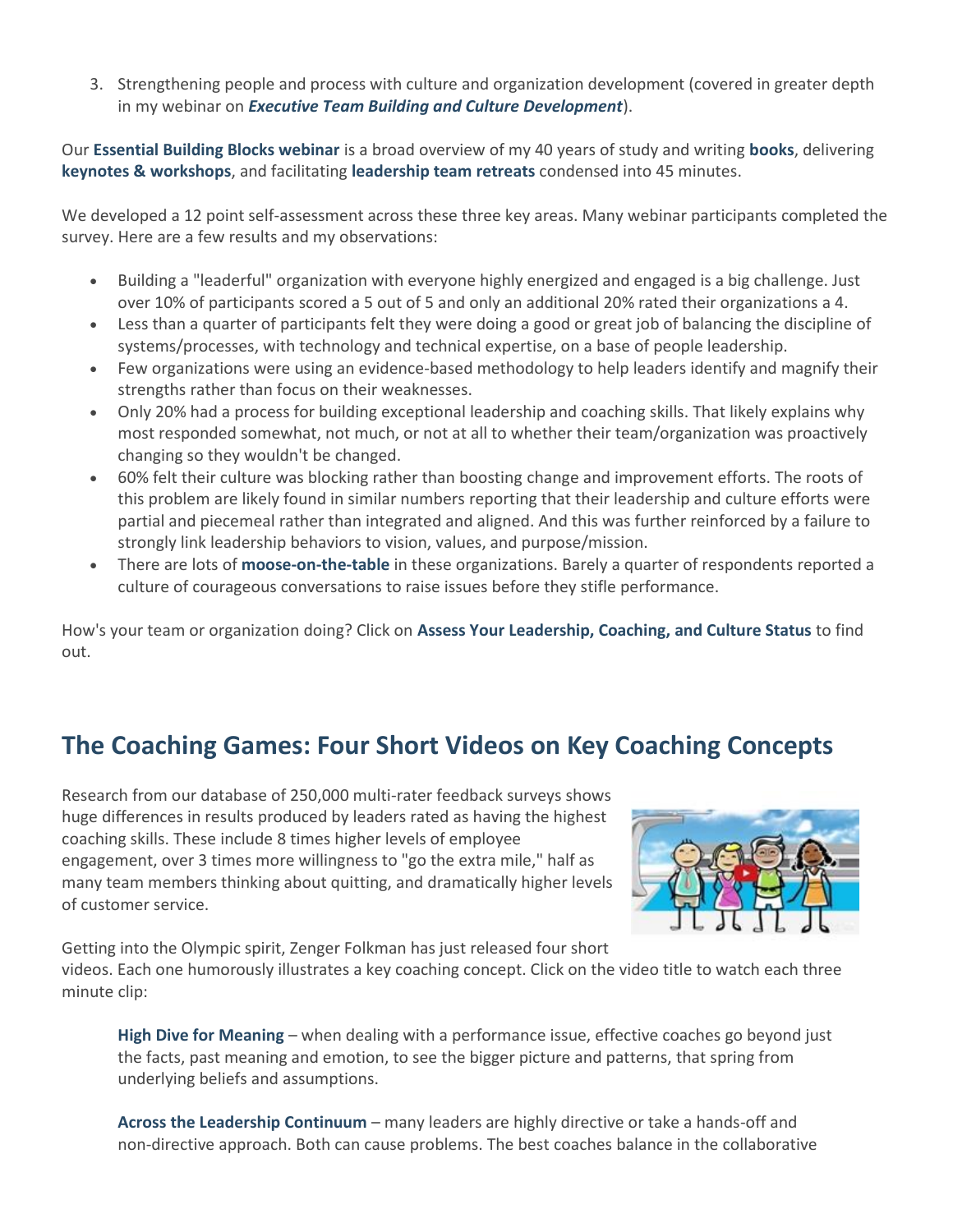zone and adjust their approach to fit the situation.

**[The Ladder of Inference](http://zengerfolkman.com/video-ladder-of-inference/) –** what do you do when a team member is blatantly texting during an important meeting? The best coaches recognize the dangers of assuming, drawing conclusions, and then taking action.

**[The Strengths Power Lift](http://zengerfolkman.com/video-the-strengths-power-lift/)** – how do you deal with a team member who constantly misses production targets? Do you drive for results or coach/mentor? What does the research show? What's the impact of doing both?

See why Zenger Folkman has been winning top video awards. Look, laugh, and learn as you get into the Olympic spirit!

These videos are based on Zenger Folkman's newly redesigned development process: *[The Extraordinary Coach](http://www.clemmergroup.com/events/extraordinary-coach-workshop/)***.** I'll be delivering this powerful one-day workshop in a rare public session (most are in-house) on June 23 in Toronto. Join us and power up your coaching skills to go for the gold!

The day before (June 22) I'll be running *[The Extraordinary Leader](http://www.clemmergroup.com/events/extraordinary-leader-workshop/)* **development** session built around our strengths-based 360.

**[Click here](http://www.clemmergroup.com/events/leadership-coaching-workshops/)** for details and registration on both sessions.

## **Build Strengths that Play to your Passions**

The "dark side" of fixing weaknesses is very alluring.

Recently I facilitated our *[Extraordinary Leader](http://www.clemmergroup.com/events/extraordinary-leader-workshop/)* **workshop** with a group of senior leaders. This was a highly experienced team who were strongly motivated to improve their organization and their own effectiveness. All participants had been through 360 feedback assessments before. Many reported feeling beat up by past feedback reports and some experienced an erosion of confidence.

Through reviewing pre/post on building strengths versus fixing weaknesses,



discussing a case study, and their experiences with the best and worst leaders they've known, we developed a strong acknowledgement that fixing weaknesses can help a leader move from poor leadership to at or even above average. But the absence of weaknesses doesn't move a leader from good to great.

By looking for the overlap of strengths, organizational need (both based on feedback from their raters), and personal passion, most participants found their **[leadership sweet spot](http://www.clemmergroup.com/blog/2013/04/11/leadership-sweet-spot-strengths-passion-and-organizational-needs/)**. However, when choosing what to focus their personal development plans on strengthening, a few leaders were still drawn to the dark side of fixing weaker areas. In a few one-on-one discussions I asked each leader which of the two or three areas he or she was considering they loved to do. Each response was immediate and heartfelt; they knew exactly which one he or she enjoyed most. And there's the answer -- if you're not addressing a major problem that needs fixing, work on what you love to do.

One reason our data shows that **building leadership strengths is 2 – [3 times more effective than fixing](http://www.clemmergroup.com/blog/2013/09/24/building-leadership-strengths-2-3-times-more-effective-than-fixing-weaknesses/)  [weaknesses](http://www.clemmergroup.com/blog/2013/09/24/building-leadership-strengths-2-3-times-more-effective-than-fixing-weaknesses/)** is the energizing role passion plays in sustaining our development efforts. Zenger Folkman surveyed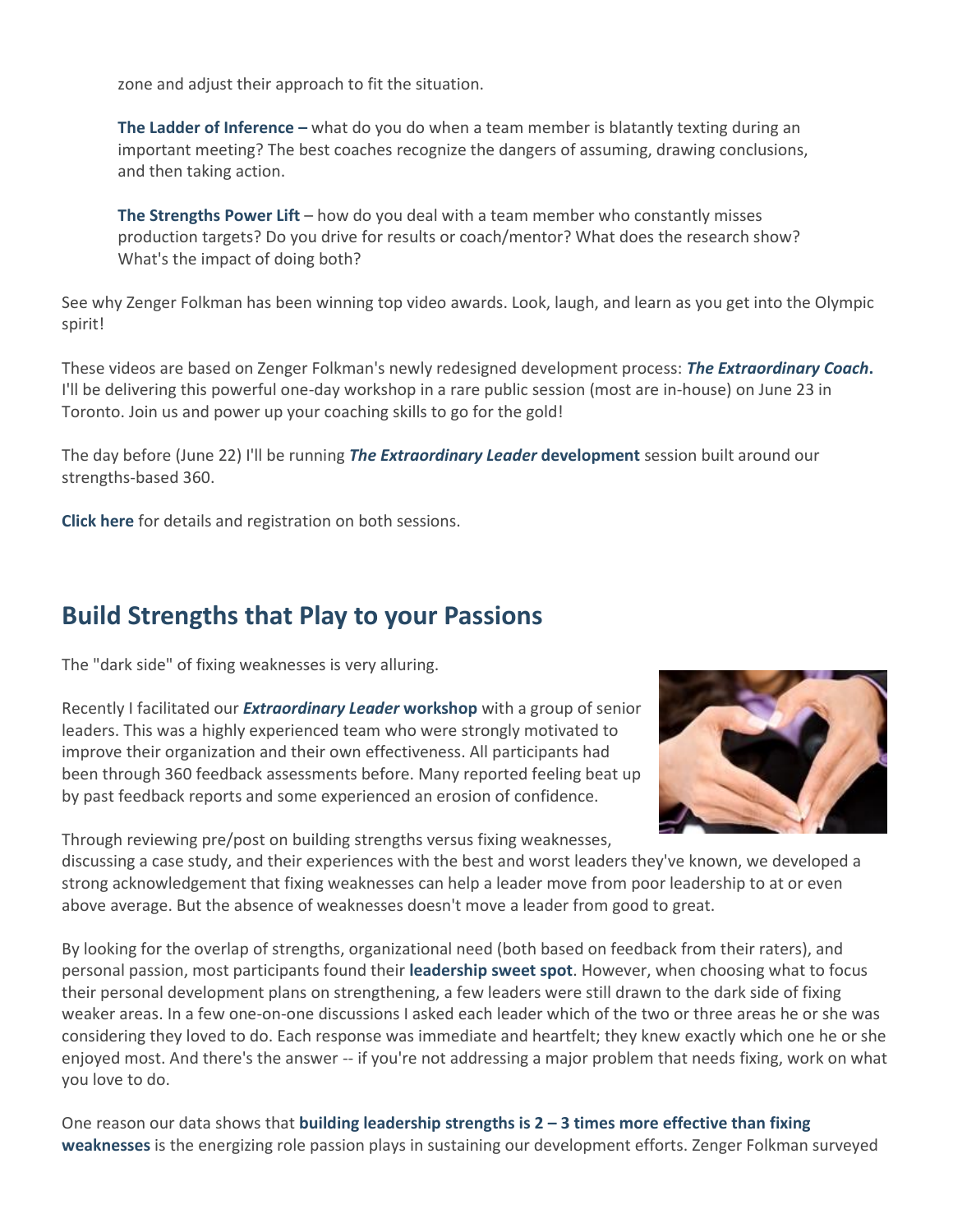participants to see how they reported on the quality, progress, time invested, and results of their personal development plan. **[The Powerful Impact of Building Strengths](http://www.clemmergroup.com/blog/2015/01/06/double-resolution-success-building-strengths/)** chart shows a striking response to the statement "I have created an excellent development plan that will guide my efforts to improve." Just 13% of leaders focused on fixing weaknesses agreed with that statement versus 63% of leaders who were building strengths.

As the German philosopher, Georg Wilhelm Friedrich Hegel once observed, "nothing great in the world has been accomplished without passion."

## **Webinar: Execution -- The KEY to How Leaders Get Things Done**

"Belling the Cat," a tale from the ancient Greek fabulist Aesop, points to the timeless dilemma of knowing versus doing. The story describes a counsel of mice trying to figure out how to deal with "the sly and treacherous manner" that the cat sneaks up on mice and kills them. A young mouse proposed putting a bell on the cat so all mice could hear it approach. Everyone applauded this solution (imagine the sound of little mouse paws clapping). Then came the big question; "who is to bell the cat."



Many individual behavior changes or implementation plans aren't as impossible as mice belling the cat. But as the German writer and statesman, Johann Wolfgang von Goethe, pointed out, "knowing is not enough; we must apply. Willing is not enough; we must do."

Knowing what we need to do, no matter how brilliant the flashes of insight or the urgency to improve, does not mean we are able to make the change. We know the way to higher profits is to increase revenues while decreasing costs, the way to decrease errors is to do it right the first time, or the cure for insomnia is to get more sleep. But none of those insights show us how to do it or build the habits that sustain the change.

Execution and follow through is the key to how extraordinary leaders get things done. We need to convert leadership theory to action and strategy to implementation. It's transforming why to how and converting what to when.

Execution is the only way for a leader, team, or organization to succeed. But there's a world of difference between knowing and doing. Understanding the road to be travelled is not the journey, it's the preparation. The ultimate key to results isn't what we know about increasing our effectiveness, but what we're *doing* about it?

Zenger Folkman research shows that execution is an essential and distinguishing characteristic of top performing leaders. Last month, Jack Zenger and Joe Folkman provided a 35 minute complimentary webinar reporting on their latest research showing:

- The relationship between execution and a clear strategy
- Ways to develop your ability to execute well
- 3 clusters of researched companion behaviors
- Some faulty assumptions
- The key to successful execution

Click on **Execution – [The KEY to How Leaders Get Things Done](http://www.clemmergroup.com/webinars/execution-key-leaders-get-things-done/)** to review the archived webinar.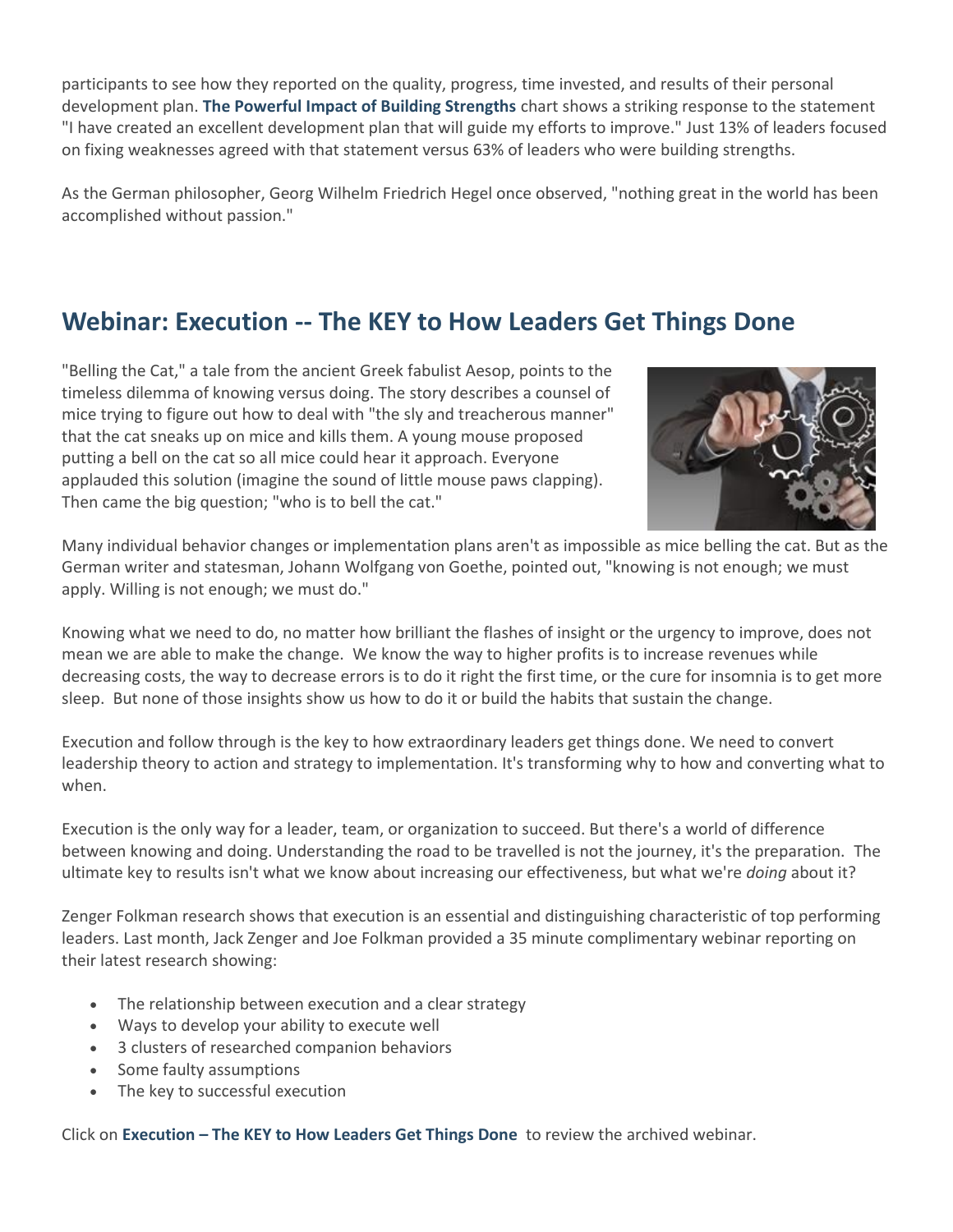Another bit of advice sometimes attributed to Aesop -- among others -- states "when all is said and done, a lot more is said than done."

## **Thoughts That Make You Go Hmmm on ... Knowing versus Doing**

"Common sense often isn't common practice."

"With regard to excellence, it is not enough to know but we must try to have and use it" - Aristotle

"He first practices what he preaches and then preaches according to his practice"

- Confucius

**Vision without** action is hallucination

"Thinking is easy, acting is difficult, and to put one's thoughts into action is the most difficult thing in the world." - Johann Wolfgang von Goethe, German writer and statesman

"Great thoughts reduced to practice become great acts" - Hazlitt, English writer and philosopher

"In golf and in life, it's the follow through that makes the difference"

"Vision without action is hallucination."

"We have too many high sounding words, and too few actions that correspond with them." - Abigail Adams, First Lady to 2nd U.S. president John Adams

"The great end of life is not knowledge but action."

- Aldous Huxley (VIP - page 227), English novelist and essayist

"The world cares very little about what a man or woman knows; it is what a man or woman is able to do that counts."

- Booker T. Washington, American educator, author, and advisor to U.S. presidents

"Few men are lacking in capacity, but they fail because they are lacking in application." - Calvin Coolidge

"Wisdom is knowing what to do next, skill is knowing how to do it, and virtue is doing it." - David Starr Jordan, founding president of Stanford University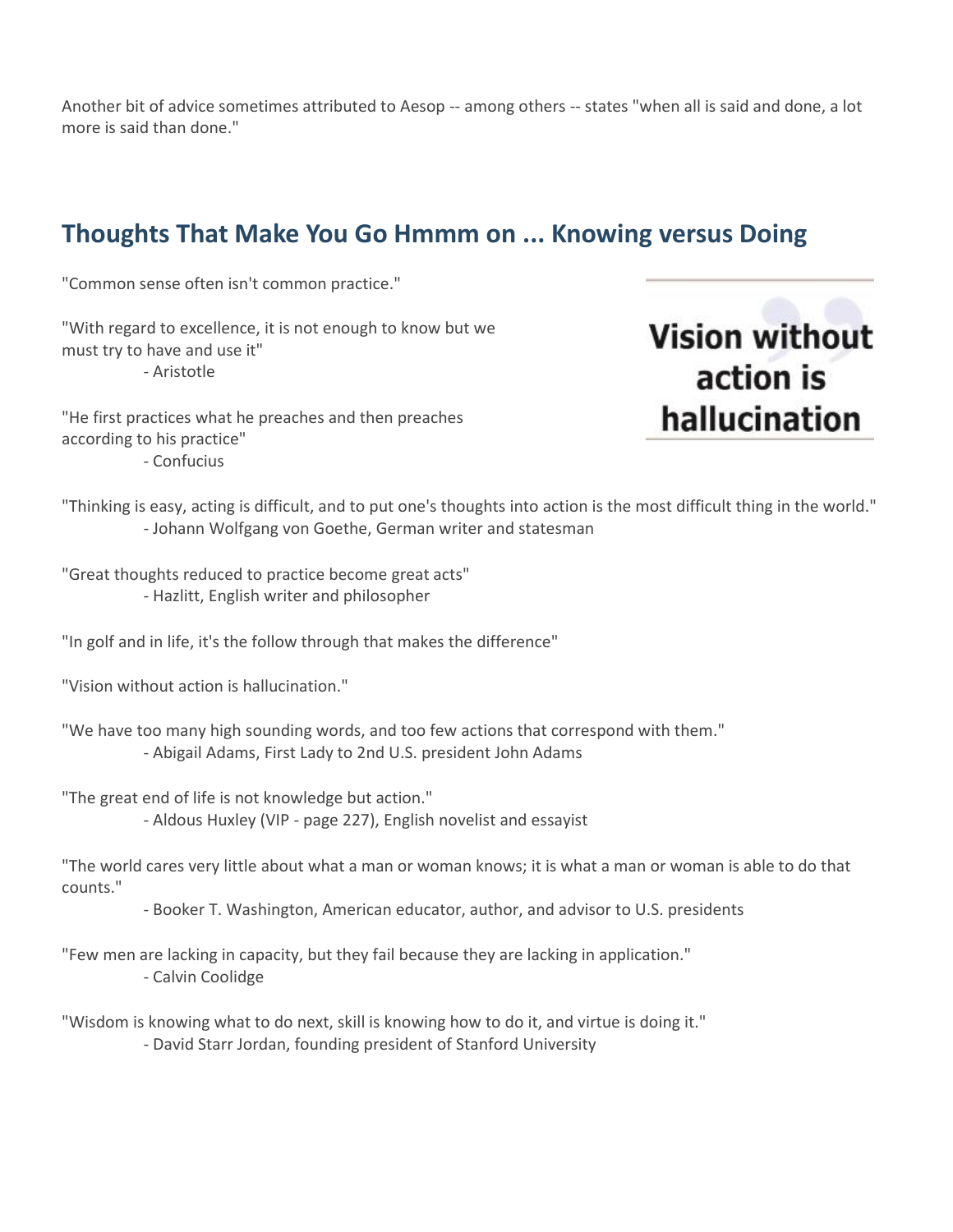# **3rd Canadian Conference on Positive Psychology**

For the past few decades I've followed the ground-breaking work of Martin Seligman at the University of Pennsylvania. Based on his extensive research, articles and books, and his 1998 term as elected president of The American Psychological Association he's now considered the founder of the burgeoning new field of positive psychology. This is defined as "the science of happiness, well-being, and what makes life worth living."

Exhilarate 2016 June 15-17 - Toronto

A central approach in positive psychology is building on our strengths instead

of focusing on our weaknesses, gaps, and what's not going well. My posts on "**[Positive Psychology, Strengths,](http://www.clemmergroup.com/blog/2012/11/06/positive-psychology-strengths-and-leadership/)  [and Leadership](http://www.clemmergroup.com/blog/2012/11/06/positive-psychology-strengths-and-leadership/)**" and "**[Strengths, Positivity, and Halo Effects](http://www.clemmergroup.com/blog/2014/12/02/strengths-positivity-halo-effects/)**" provides more background on Seligman's work, this new field of study, and my deep and abiding interest in these approaches.

In **["Re-Fired with Building Strengths](http://www.clemmergroup.com/blog/2015/03/31/re-fired-with-building-strengths/)**" I reviewed how positive psychology led to our partnership with Zenger Folkman and *[The Extraordinary Leader](http://www.clemmergroup.com/the-extraordinary-leader.php)* strengths-based leadership development system.

I am really looking forward to attending and presenting at the **[3rd Canadian Conference on Positive Psychology](https://www.eiseverywhere.com/ehome/exhilarate2016/294214/)** in Niagara-on-the-Lake, Ontario on June 15 to 17. I am presenting "A Strengths-Based Leadership Development Approach That's 2 – 3 Times More Effective." Much of what I'll cover was in my recent webinar *[Ground Breaking](http://www.clemmergroup.com/events/coaching-skills-strengthening-leadership/)  [New Approaches to Leadership and Coaching Development](http://www.clemmergroup.com/events/coaching-skills-strengthening-leadership/)*.

This conference has over 100 positive psychology experts in five main streams. These include research, education and schools, counselling and psychotherapy, coaching, and organizational consulting/HR. Keynote speakers include:

- Lea Waters on Strengths-Based Parenting
- Barbara Frederickson on Prioritizing Positivity
- Kim Cameron on Developing Positive Leadership Practices
- David Cooperrider on The Discovery and Design of Positive Institutions, and
- Caroline Adams Miller on Authentic Grit: Your Secret to Happiness and Success

**[Go to Exhilarate 2016: Learn it! Live it!](https://www.eiseverywhere.com/ehome/exhilarate2016/294214/)** for more information. I hope to see you there!

## **Tweet Reading: Recommended Online Articles**

This section summarizes last month's LinkedIn Updates and Twitter Tweets about online articles or blog posts that I've flagged as worth reading. These are usually posted on weekends when I am doing much of my reading for research, learning, or leisure. You can follow me on Twitter at **<https://twitter.com/JimClemmer>**



My original tweet commenting on the article follows each title and descriptor from the original source:

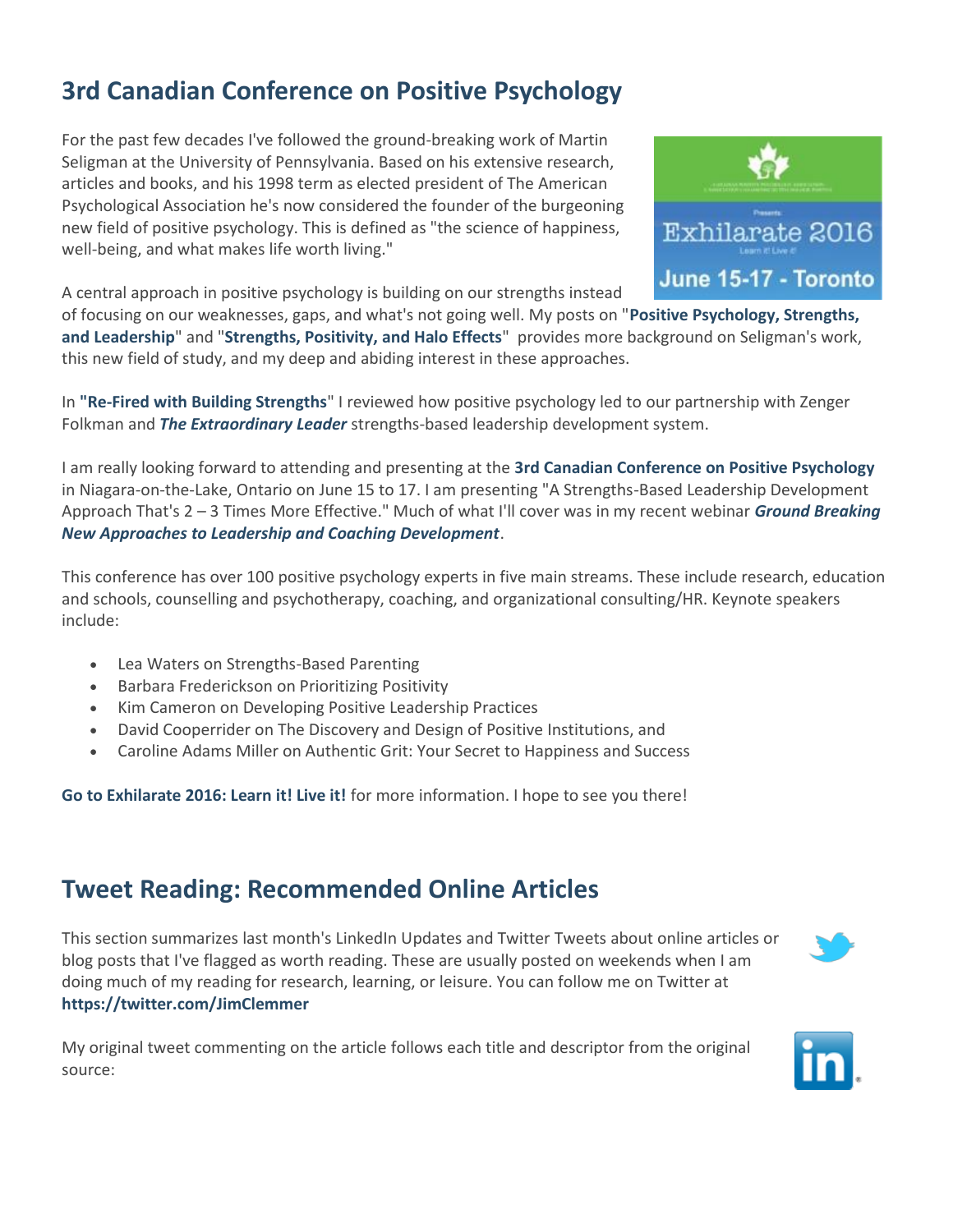#### **Surprising results comparing countries, gender, and leadership levels. Assess your own leadership boldness.**

### ["As A Leader, How Bold Should You Be?"](http://www.forbes.com/sites/joefolkman/2016/05/12/as-a-leader-how-bold-should-you-be/#402210466450) -- Joseph Folkman **[www.forbes.com](http://www.forbes.com/)**

*"Boldness is a core aspect of leadership. Real leaders don't follow the pack. They speak up and voice their opinion. They are out in front. They take charge and energize the group."* 

**A fun illustration of a key approach in coaching effectiveness. It's easy to climb the ladder and get badly hurt.** 

### **[Coaching Video \(3 min\): Ladder of Inference](http://zengerfolkman.com/video-ladder-of-inference/) [www.zengerfolkman.com](http://www.zengerfolkman.com/)**

*"Today we're going to see four managers take on a tough coaching problem as they compete head to head and go for the gold. So let's get started with our third event: The Ladder of Inference!"*

**Based on 66,000 people rating a series of leadership behaviors and their satisfaction, engagement, commitment, and extra effort.** 

#### **["5 Ways to Build a High-Performance Team"](http://www.forbes.com/sites/joefolkman/2016/04/13/are-you-on-the-team-from-hell-5-ways-to-create-a-high-performance-team/#5085249d56ab)** -- Joe Folkman **[www.forbes.com](http://www.forbes.com/)**

*"Leaders who were rated lowest on these behaviors had about 13% of team members who were highly committed. But team leaders who were exceptional on these all five dimensions (those at the top 10%) had 71% of team members who were highly committed."*

**See the results from assessments of over 75,000 leaders and take the survey to assess your own level of leadership boldness.**

**[The Countries with the Boldest Business Leaders](https://hbr.org/2016/04/the-countries-with-the-boldest-business-leaders)** -- Jack Zenger and Joe Folkman *Harvard Business Review* blog

#### **[https://hbr.org](https://hbr.org/)**

*"Bold leadership can be a great differentiator when it is mixed with other important leadership characteristics, such as good judgment, honesty, integrity, collaboration, and a strong strategic perspective."*

### **Read** *The Leader Letter* **in Twice Weekly Installments**

The **items in each month's issue of** *The Leader Letter* **are first published in my twice weekl[y blog](http://jimclemmer.com/blog) during the previous month.**



If you read each blog post (or issue of *The Leader Letter*) as it's published **over twelve months you'll have read the equivalent of a leadership book**. And you'll pick up a few practical leadership tips that help you use time more strategically and tame your E-Beast!